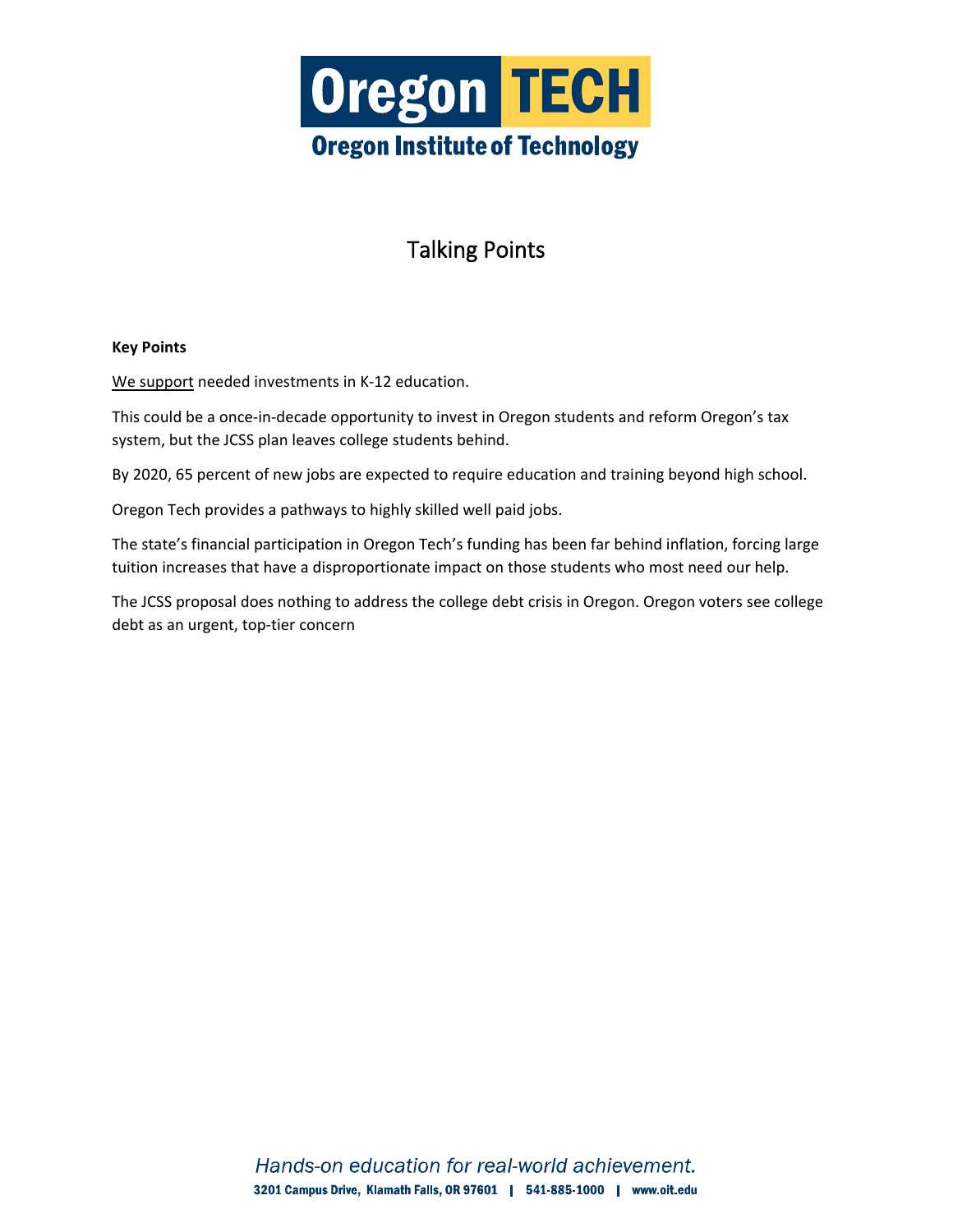

# Call Script

- 1. Use the link below to identify the legislators who represent you. Call only these legislators, and not those who represents other legislative districts. <https://www.oregonlegislature.gov/findyourlegislator/leg-districts.html>
- 2. Introduce yourself and your relationship to the college or city you live in. Examples:
	- A) I am Jane Smith and I am a student at Oregon Tech's X Campus.
	- B) I am John Brown and I am a resident of Wilsonville, Oregon.
- 3. Read the following statement:

The Legislature has a once-in-decade opportunity to improve education in Oregon, but the current plan leaves Oregon Tech students behind.

College debt is higher than ever and Oregonians also need education and training beyond high school more than ever.

Please support the Governor's call to include college students in the Student Success Act.

Thank you.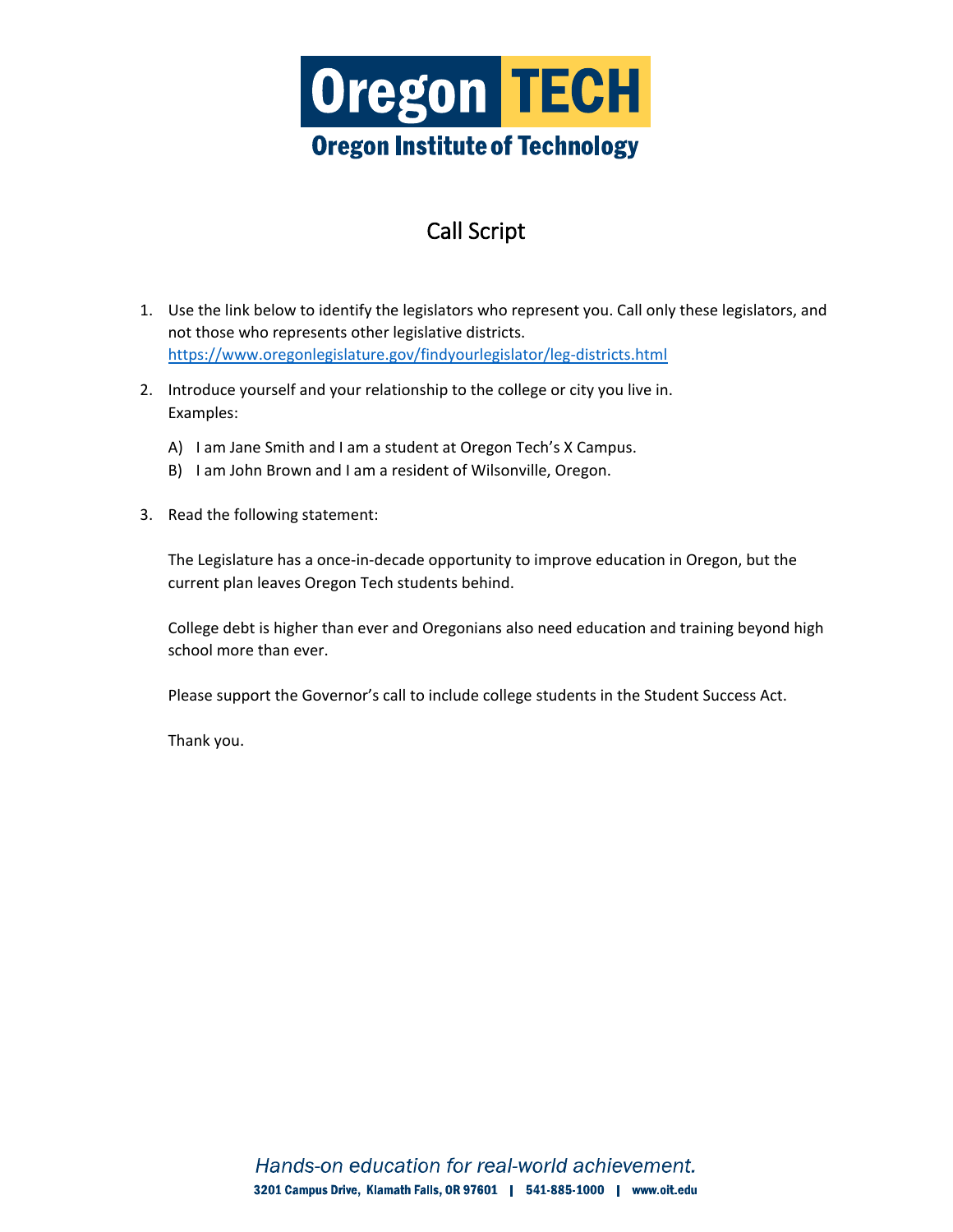

### Sample Email Script

- 1. Use the link below to identify the legislators who represent you. Email only these legislators, and not those who represents other legislative districts. <https://www.oregonlegislature.gov/findyourlegislator/leg-districts.html>
- 2. Send the following email:

Senator/Rep: **with the senator** 

Legislators have a once-in-decade opportunity to invest in Oregon students and reform Oregon's tax system, but the current plan leaves college students behind.

By 2020, 65 percent of new jobs are expected to require education and training beyond high school. To provide Oregonians the opportunity they need to thrive and for businesses to help grow the economy, we need to support students from cradle to career,

Since Measure 5, Oregon students have seen tuition increases vastly outpace inflation while programs and services have been cut because state investment fell further behind. Student debt is higher than it's even been.

[Provide a short example of how important Oregon Tech has helped you, your business or community]

I urge you to support Governor Kate Brown's call for including post-secondary education in the spending proposal before the Joint Student Success Committee.